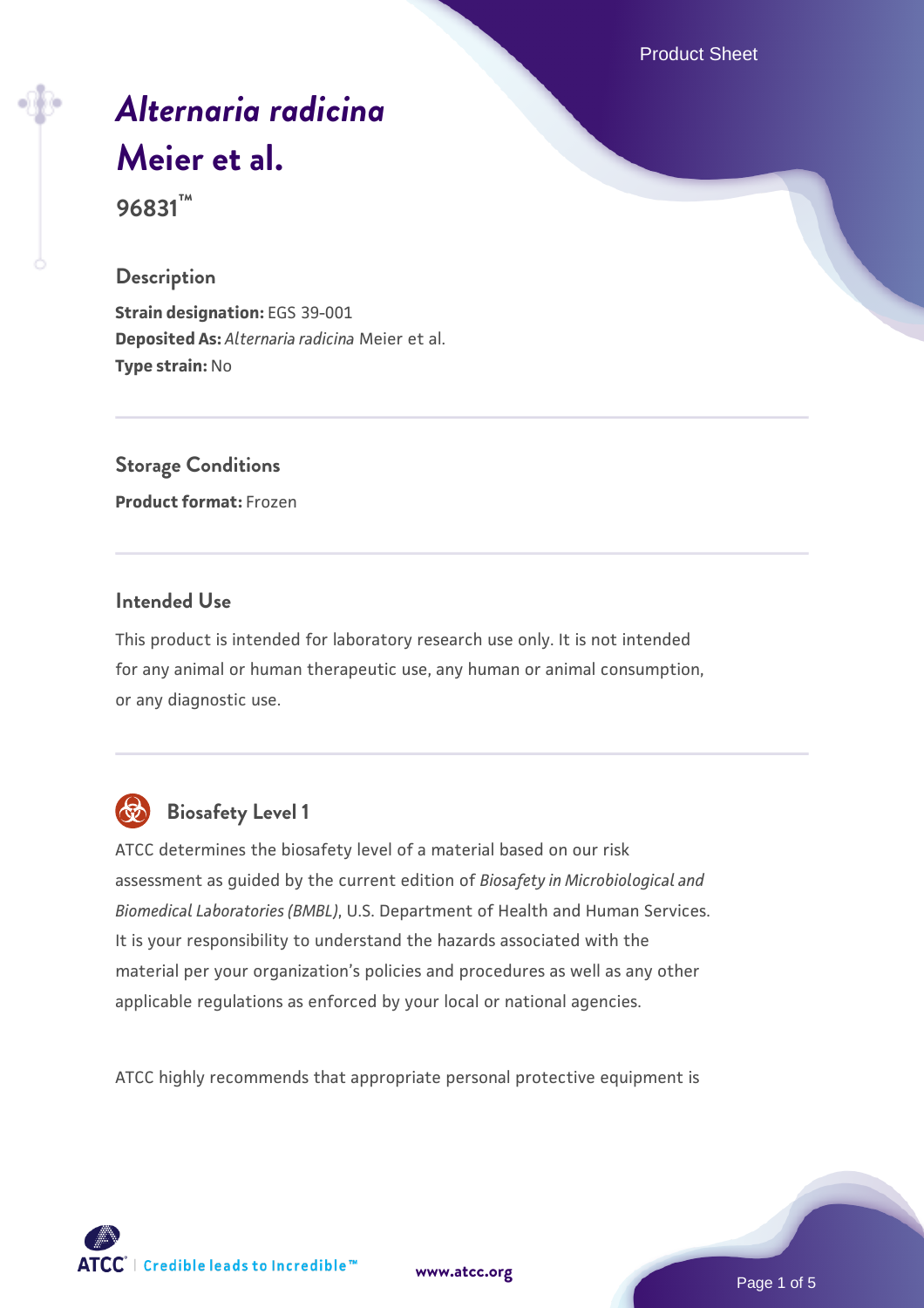## *[Alternaria radicina](https://www.atcc.org/products/96831)* **Meier et al. Product Sheet** Product Sheet **96831**

always used when handling vials. For cultures that require storage in liquid nitrogen, it is important to note that some vials may leak when submersed in liquid nitrogen and will slowly fill with liquid nitrogen. Upon thawing, the conversion of the liquid nitrogen back to its gas phase may result in the vial exploding or blowing off its cap with dangerous force creating flying debris. Unless necessary, ATCC recommends that these cultures be stored in the vapor phase of liquid nitrogen rather than submersed in liquid nitrogen.

## **Certificate of Analysis**

For batch-specific test results, refer to the applicable certificate of analysis that can be found at www.atcc.org.

#### **Growth Conditions**

**Medium:**  [ATCC Medium 2211: V8 juice agar, half-strength](https://www.atcc.org/-/media/product-assets/documents/microbial-media-formulations/2/2/1/1/atcc-medium-2211.pdf?rev=556c7dd2b94b4c8994eb3adffa660619) **Temperature:** 24°C **Incubation:** under fluorescent light

## **Material Citation**

If use of this material results in a scientific publication, please cite the material in the following manner: *Alternaria radicina* Meier et al. (ATCC 96831)

## **References**



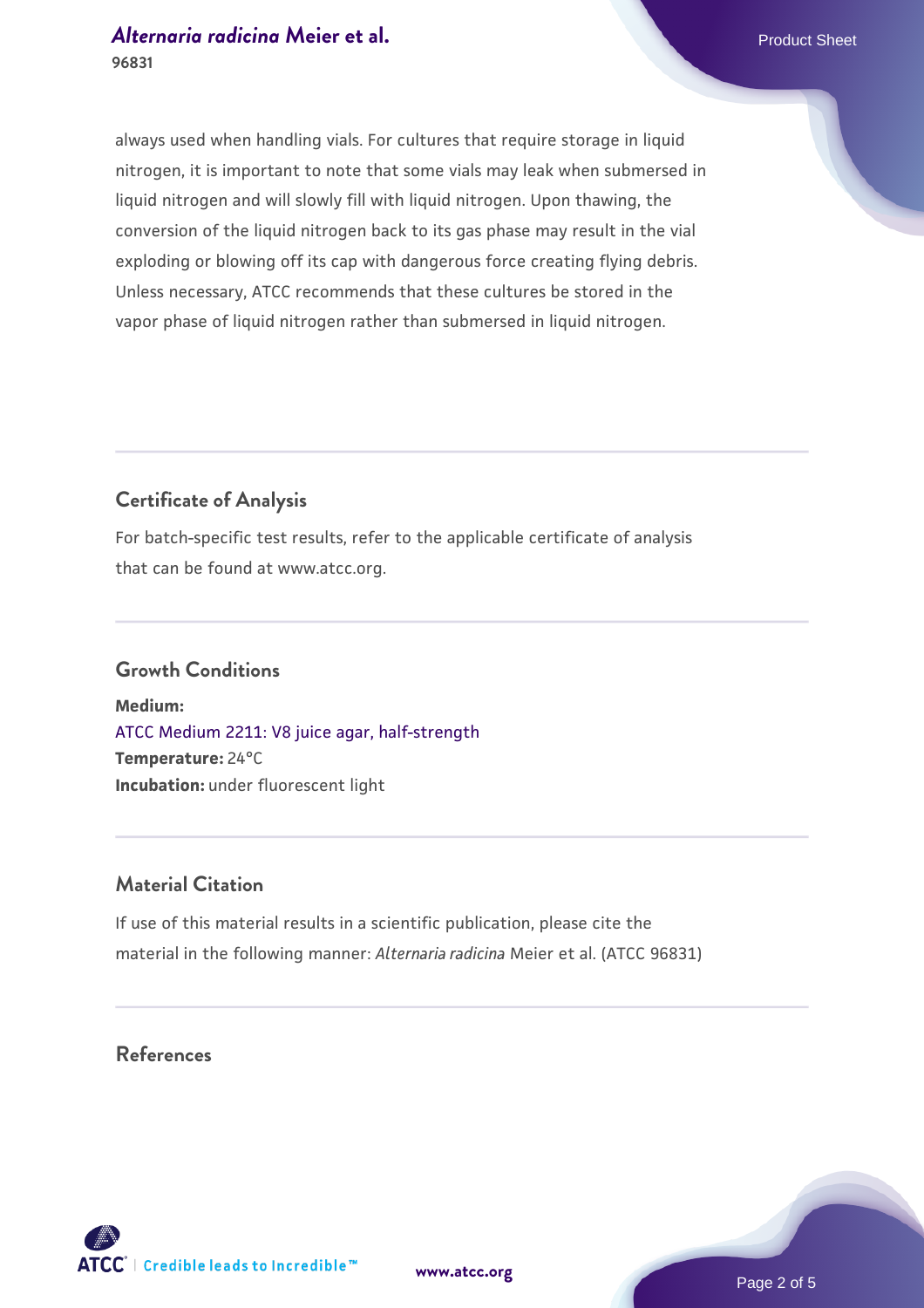## *[Alternaria radicina](https://www.atcc.org/products/96831)* **Meier et al. Product Sheet** Product Sheet **96831**

References and other information relating to this material are available at www.atcc.org.

#### **Warranty**

The product is provided 'AS IS' and the viability of ATCC® products is warranted for 30 days from the date of shipment, provided that the customer has stored and handled the product according to the information included on the product information sheet, website, and Certificate of Analysis. For living cultures, ATCC lists the media formulation and reagents that have been found to be effective for the product. While other unspecified media and reagents may also produce satisfactory results, a change in the ATCC and/or depositor-recommended protocols may affect the recovery, growth, and/or function of the product. If an alternative medium formulation or reagent is used, the ATCC warranty for viability is no longer valid. Except as expressly set forth herein, no other warranties of any kind are provided, express or implied, including, but not limited to, any implied warranties of merchantability, fitness for a particular purpose, manufacture according to cGMP standards, typicality, safety, accuracy, and/or noninfringement.

## **Disclaimers**

This product is intended for laboratory research use only. It is not intended for any animal or human therapeutic use, any human or animal consumption, or any diagnostic use. Any proposed commercial use is prohibited without a license from ATCC.

While ATCC uses reasonable efforts to include accurate and up-to-date information on this product sheet, ATCC makes no warranties or representations as to its accuracy. Citations from scientific literature and patents are provided for informational purposes only. ATCC does not warrant

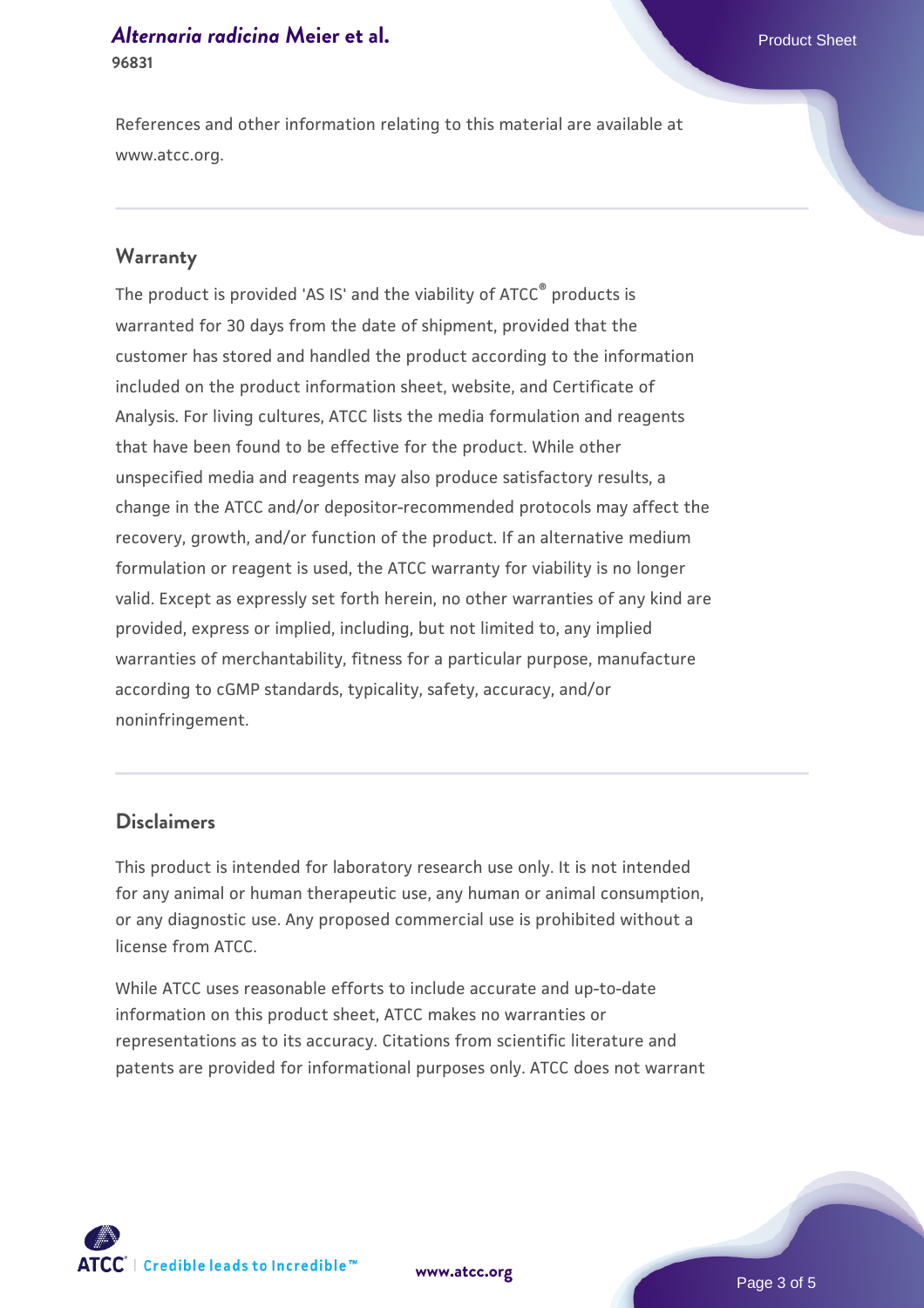that such information has been confirmed to be accurate or complete and the customer bears the sole responsibility of confirming the accuracy and completeness of any such information.

This product is sent on the condition that the customer is responsible for and assumes all risk and responsibility in connection with the receipt, handling, storage, disposal, and use of the ATCC product including without limitation taking all appropriate safety and handling precautions to minimize health or environmental risk. As a condition of receiving the material, the customer agrees that any activity undertaken with the ATCC product and any progeny or modifications will be conducted in compliance with all applicable laws, regulations, and guidelines. This product is provided 'AS IS' with no representations or warranties whatsoever except as expressly set forth herein and in no event shall ATCC, its parents, subsidiaries, directors, officers, agents, employees, assigns, successors, and affiliates be liable for indirect, special, incidental, or consequential damages of any kind in connection with or arising out of the customer's use of the product. While reasonable effort is made to ensure authenticity and reliability of materials on deposit, ATCC is not liable for damages arising from the misidentification or misrepresentation of such materials.

Please see the material transfer agreement (MTA) for further details regarding the use of this product. The MTA is available at www.atcc.org.

## **Copyright and Trademark Information**

© ATCC 2021. All rights reserved. ATCC is a registered trademark of the American Type Culture Collection.

## **Revision**

This information on this document was last updated on 2021-05-19

## **Contact Information**



**[www.atcc.org](http://www.atcc.org)**